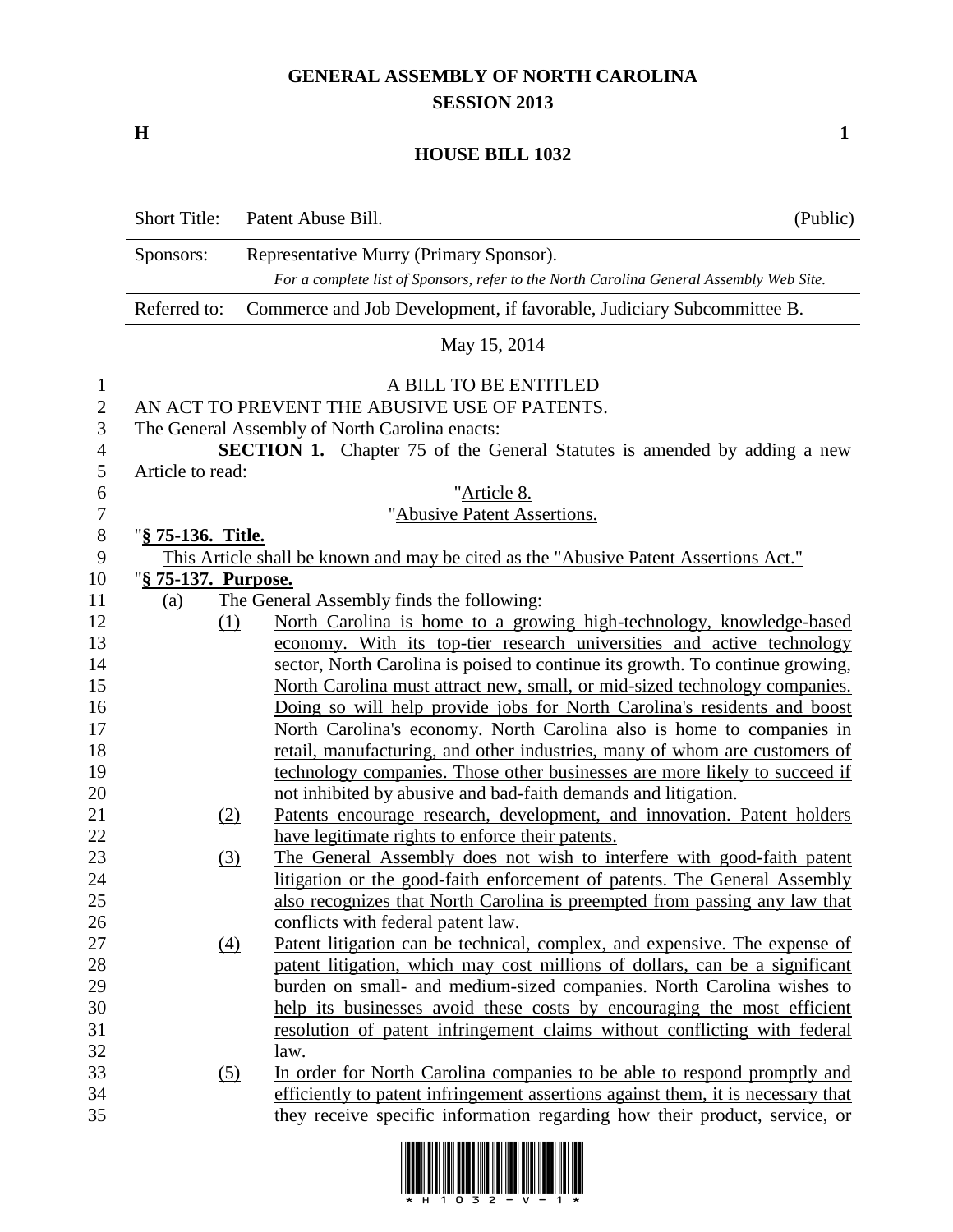|                         | <b>General Assembly of North Carolina</b>                                                                                       | <b>Session 2013</b> |
|-------------------------|---------------------------------------------------------------------------------------------------------------------------------|---------------------|
|                         | technology may have infringed the patent at issue. Receiving this                                                               |                     |
|                         | information at an early stage will facilitate the resolution of claims and                                                      |                     |
|                         | lessen the burden of potential litigation on North Carolina companies.                                                          |                     |
| <u>(6)</u>              | Abusive patent litigation, and especially the assertion of bad-faith                                                            |                     |
|                         | infringement claims, can harm North Carolina companies. A business that                                                         |                     |
|                         | receives a letter asserting such claims faces the threat of expensive and                                                       |                     |
|                         | protracted litigation and may feel that it has no choice but to settle and to                                                   |                     |
|                         | pay a licensing fee even if the claim is meritless. This is especially so for                                                   |                     |
|                         | small- and medium-sized companies and nonprofits that lack the resources to                                                     |                     |
|                         | investigate and defend themselves against infringement claims.                                                                  |                     |
| (7)                     | Not only do bad-faith patent infringement claims impose a significant                                                           |                     |
|                         | burden on individual North Carolina businesses, they also undermine North                                                       |                     |
|                         | Carolina's efforts to attract and nurture technology and other companies.                                                       |                     |
|                         | Funds used to avoid the threat of bad-faith litigation are no longer available                                                  |                     |
|                         | to invest, produce new products, expand, or hire new workers, thereby                                                           |                     |
|                         | harming North Carolina's economy.                                                                                               |                     |
| (8)                     | North Carolina has a strong interest in patent matters involving its citizens                                                   |                     |
|                         | and its businesses, including protecting its citizens and businesses against                                                    |                     |
|                         | abusive patent assertions and ensuring North Carolina companies are not                                                         |                     |
|                         | subjected to abusive patent assertion by entities acting in bad faith.                                                          |                     |
| (9)                     | In lawsuits involving abusive patent assertions, an accused infringer                                                           |                     |
|                         | prevailing on the merits will usually be awarded its costs, and less                                                            |                     |
|                         | frequently, its fees. These awards do not serve as a deterrent to abusive                                                       |                     |
|                         | patent assertion entities who have limited liability, as these companies may                                                    |                     |
|                         | hold no cash or other assets. North Carolina has a strong interest in making                                                    |                     |
|                         | sure that prevailing North Carolina companies sued by abusive patent<br>assertion entities can recover what is awarded to them. |                     |
| (b)                     | The General Assembly seeks, by this narrowly tailored act, to strike a balance                                                  |                     |
|                         | between (i) the interests of efficient and prompt resolution of patent infringement claims,                                     |                     |
|                         | protection of North Carolina businesses from abusive and bad-faith assertions of patent                                         |                     |
|                         | infringement, and building of North Carolina's economy and (ii) the intentions to respect                                       |                     |
|                         | federal law and be careful to not interfere with legitimate patent enforcement actions.                                         |                     |
| "§ 75-138. Definitions. |                                                                                                                                 |                     |
|                         | The following definitions apply in this Article:                                                                                |                     |
| (1)                     | Demand. $-$ A letter, e-mail, or other communication asserting or claiming                                                      |                     |
|                         | that a target has engaged in patent infringement or should obtain a license to                                                  |                     |
|                         | a patent.                                                                                                                       |                     |
| (2)                     | <u>Target. – A North Carolina person that meets one or more of the following:</u>                                               |                     |
|                         | The person has received a demand or is the subject of an assertion or<br>$\underline{a}$ .                                      |                     |
|                         | allegation of patent infringement.                                                                                              |                     |
|                         | The person has been threatened with litigation or is the defendant of<br><u>b.</u>                                              |                     |
|                         | a filed lawsuit alleging patent infringement.                                                                                   |                     |
|                         | The person has customers who have received a demand asserting that<br>$\underline{c}$ .                                         |                     |
|                         | the person's product, service, or technology has infringed a patent.                                                            |                     |
| (3)                     | Interested Party. $- A$ person, other than the party alleging infringement, that                                                |                     |
|                         | (i) is an assignee of the patent or patents at issue; (ii) has a right, including a                                             |                     |
|                         | contingent right, to enforce or sublicense the patent or patents at issue; or                                                   |                     |
|                         | (iii) has a direct financial interest in the patent or patents at issue, including                                              |                     |
|                         | the right to any part of an award of damages or any part of licensing revenue.                                                  |                     |
|                         | A "direct financial interest" does not include either of the following:                                                         |                     |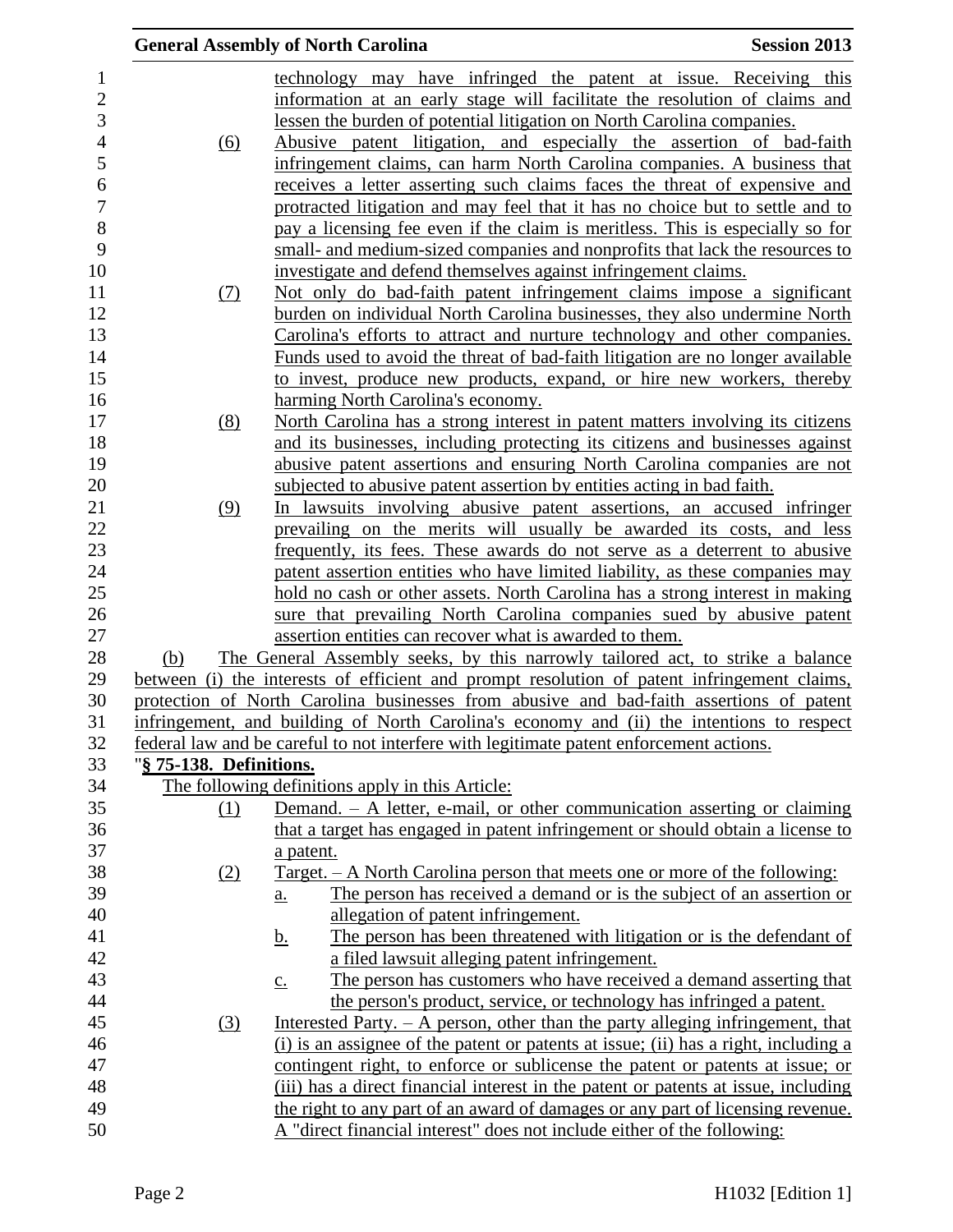| <b>Session 2013</b><br><b>General Assembly of North Carolina</b> |                   |                                                                                         |                                                                                                                                                     |
|------------------------------------------------------------------|-------------------|-----------------------------------------------------------------------------------------|-----------------------------------------------------------------------------------------------------------------------------------------------------|
|                                                                  | a.                |                                                                                         | An attorney or law firm providing legal representation in the civil                                                                                 |
|                                                                  |                   |                                                                                         | action described in sub-subdivision b. of subdivision (2) of this                                                                                   |
|                                                                  |                   |                                                                                         | section if the sole basis for the financial interest of the attorney or                                                                             |
|                                                                  |                   |                                                                                         | law firm in the patent or patents at issue arises from the attorney or                                                                              |
|                                                                  |                   |                                                                                         | law firm's receipt of compensation reasonably related to the                                                                                        |
|                                                                  |                   | provision of the legal representation.                                                  |                                                                                                                                                     |
|                                                                  | <u>b.</u>         |                                                                                         | A person whose sole financial interest in the patent or patents at issue                                                                            |
|                                                                  |                   |                                                                                         | is ownership of an equity interest in the party alleging infringement,<br>unless such person also has the right or ability to influence, direct, or |
|                                                                  |                   | control the civil action.                                                               |                                                                                                                                                     |
| "§ 75-139. Abusive Patent Assertions.                            |                   |                                                                                         |                                                                                                                                                     |
| (a)                                                              |                   | It is unlawful for a person to make a bad-faith assertion of patent infringement. A     |                                                                                                                                                     |
|                                                                  |                   | court may consider the following factors as evidence that a person has made a bad-faith |                                                                                                                                                     |
| assertion of patent infringement:                                |                   |                                                                                         |                                                                                                                                                     |
| (1)                                                              |                   | The demand does not contain all of the following information:                           |                                                                                                                                                     |
|                                                                  | a.                | The patent application number or patent number.                                         |                                                                                                                                                     |
|                                                                  | <u>b.</u>         |                                                                                         | The name and address of the patent owner or owners and assignee or                                                                                  |
|                                                                  |                   | assignees, if any.                                                                      |                                                                                                                                                     |
|                                                                  | $\underline{c}$ . |                                                                                         | Factual allegations concerning the specific areas in which the target's                                                                             |
|                                                                  |                   |                                                                                         | products, services, and technology infringe the patent or are covered                                                                               |
|                                                                  |                   | by specific, identified claims in the patent.                                           |                                                                                                                                                     |
|                                                                  | <u>d.</u>         |                                                                                         | An explanation of why the person making the assertion has standing,                                                                                 |
|                                                                  |                   |                                                                                         | if the United States Patent and Trademark Office's assignment                                                                                       |
|                                                                  |                   |                                                                                         | system does not identify the person asserting the patent as the owner.                                                                              |
| (2)                                                              |                   | Prior to sending the demand, the person failed to conduct an analysis                   |                                                                                                                                                     |
|                                                                  |                   | comparing the claims in the patent to the target's products, services, and              |                                                                                                                                                     |
|                                                                  |                   | technology, or the analysis was done but does not identify specific areas in            |                                                                                                                                                     |
|                                                                  |                   | which the products, services, and technology are covered by the claims in               |                                                                                                                                                     |
|                                                                  | the patent.       |                                                                                         |                                                                                                                                                     |
| (3)                                                              |                   | The demand lacks the information described in subdivision (1) of this                   |                                                                                                                                                     |
|                                                                  |                   | subsection, the target requests the information, and the person fails to                |                                                                                                                                                     |
|                                                                  |                   | provide the information within a reasonable period of time.                             |                                                                                                                                                     |
| (4)                                                              |                   | The person demands payment of a license fee or response within an                       |                                                                                                                                                     |
|                                                                  |                   | unreasonably short period of time.                                                      |                                                                                                                                                     |
| (5)                                                              |                   | The person offers to license the patent for an amount that is not based on a            |                                                                                                                                                     |
|                                                                  |                   | reasonable estimate of the value of the license, or the person offers to license        |                                                                                                                                                     |
|                                                                  |                   | the patent for an amount that is based on the cost of defending a potential or          |                                                                                                                                                     |
|                                                                  |                   | actual lawsuit.                                                                         |                                                                                                                                                     |
| $\underline{(6)}$                                                |                   | The claim or assertion of patent infringement is meritless, and the person              |                                                                                                                                                     |
|                                                                  |                   | knew or should have known that the claim or assertion is meritless; or the              |                                                                                                                                                     |
|                                                                  |                   | claim or assertion relies on an interpretation of the patent that was                   |                                                                                                                                                     |
|                                                                  |                   | disclaimed during prosecution, and the person making the claim or assertion             |                                                                                                                                                     |
|                                                                  |                   | knows or should have known about the disclaimer, or would have known                    |                                                                                                                                                     |
|                                                                  |                   | about the disclaimer if the person reviewed the patent's prosecution history.           |                                                                                                                                                     |
| <u>(7)</u>                                                       |                   | The claim or assertion of patent infringement is deceptive.                             |                                                                                                                                                     |
| (8)                                                              |                   | The person or its subsidiaries or affiliates have previously or concurrently            |                                                                                                                                                     |
|                                                                  |                   | filed or threatened to file one or more lawsuits based on the same or similar           |                                                                                                                                                     |
|                                                                  |                   | claim of patent infringement and (i) those threats or lawsuits lacked the               |                                                                                                                                                     |
|                                                                  |                   | information described in subdivision (1) of this subsection, or (ii) the person         |                                                                                                                                                     |
|                                                                  |                   | attempted to enforce the claim of patent infringement in litigation and a               |                                                                                                                                                     |
|                                                                  |                   | court found the claim to be meritless.                                                  |                                                                                                                                                     |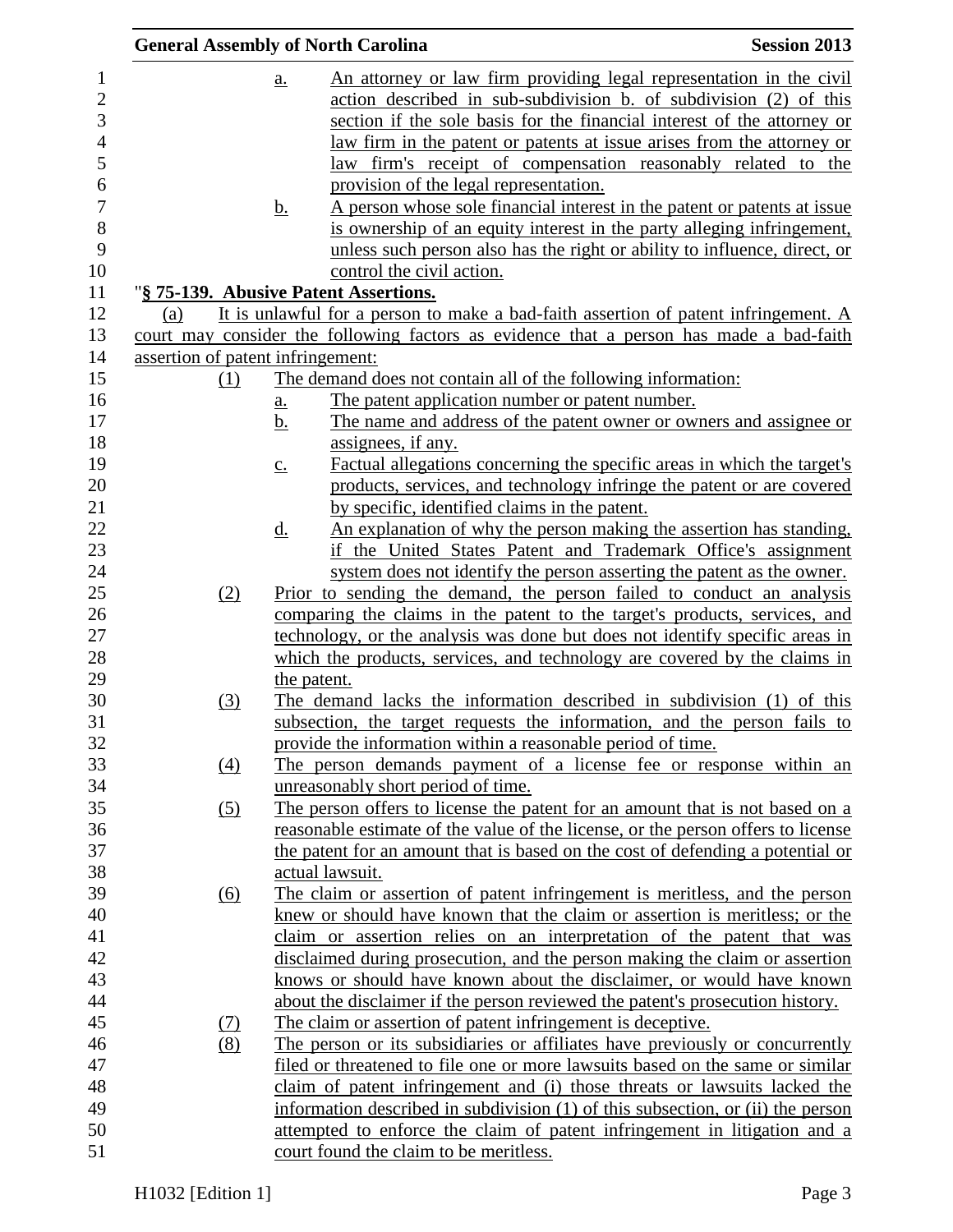|                  | <b>General Assembly of North Carolina</b>                                                                                     | <b>Session 2013</b> |
|------------------|-------------------------------------------------------------------------------------------------------------------------------|---------------------|
| (9)              | The person making the claim or assertion sent the same demand or                                                              |                     |
|                  | substantially the same demand to multiple recipients and made assertions                                                      |                     |
|                  | against a wide variety of products and systems without reflecting those                                                       |                     |
|                  | differences in a reasonable manner in the demands.                                                                            |                     |
| (10)             | The person making the claim or assertion is aware of, but does not disclose,                                                  |                     |
|                  | any final, nonfinal, or preliminary postgrant finding of invalidity or                                                        |                     |
|                  | unpatentability involving the patent.                                                                                         |                     |
| (11)             | The person making the claim or assertion seeks an injunction when that is                                                     |                     |
|                  | objectively unreasonable under the law.                                                                                       |                     |
| (12)             | Any other factor the court finds relevant.                                                                                    |                     |
| <u>(b)</u>       | A court may consider the following factors as evidence that a person has not made a                                           |                     |
|                  | bad-faith assertion of patent infringement:                                                                                   |                     |
|                  | The demand contains the information described in subdivision $(a)(1)$ of this                                                 |                     |
| <u>(1)</u>       | section.                                                                                                                      |                     |
|                  |                                                                                                                               |                     |
| (2)              | Where the demand lacks the information described in subdivision $(a)(1)$ of                                                   |                     |
|                  | this section and the target requests the information, the person provides the                                                 |                     |
|                  | information within a reasonable period of time.<br>The person engages in a good-faith effort to establish that the target has |                     |
| $\left(3\right)$ |                                                                                                                               |                     |
|                  | infringed the patent and to negotiate an appropriate remedy.                                                                  |                     |
| (4)              | The person makes a substantial investment in the use of the patent or in the                                                  |                     |
|                  | production or sale of a product or item that the person reasonably believes is                                                |                     |
|                  | covered by the patent. "Use of the patent" in the preceding sentence means                                                    |                     |
|                  | actual practice of the patent and does not include licensing without actual                                                   |                     |
|                  | practice.                                                                                                                     |                     |
| (5)              | The person is either (i) the inventor or joint inventor of the patent or, in the                                              |                     |
|                  | case of a patent filed by and awarded to an assignee of the original inventor                                                 |                     |
|                  | or joint inventor, is the original assignee or (ii) an institution of higher                                                  |                     |
|                  | education or a technology transfer organization owned or affiliated with an                                                   |                     |
|                  | institution of higher education.                                                                                              |                     |
| (6)              | The person has demonstrated good-faith business practices in previous                                                         |                     |
|                  | efforts to enforce the patent, or a substantially similar patent, or has                                                      |                     |
|                  | successfully enforced the patent, or a substantially similar patent, through                                                  |                     |
|                  | litigation.                                                                                                                   |                     |
| (7)              | Any other factor the court finds relevant.                                                                                    |                     |
| (c)              | Nothing in this Article shall be construed to apply a demand letter or assertion of                                           |                     |
|                  | patent infringement arising under 35 U.S.C. 271(e)(2) or 42 U.S.C. 262.                                                       |                     |
| (d)              | Subject to the provisions of subsections (a) and (b) of this section and provided the                                         |                     |
|                  | activities are not carried out in bad faith, nothing in this section shall be construed to deem it an                         |                     |
|                  | unlawful practice, in and of itself, for any person who owns or has the right to license or                                   |                     |
|                  | enforce a patent to do any of the following:                                                                                  |                     |
| <u>(1)</u>       | Advise others of that ownership or right of license or enforcement.                                                           |                     |
| (2)              | Communicate to others that the patent is available for license or sale.                                                       |                     |
| (3)              | Notify another of the infringement of the patent.                                                                             |                     |
| (4)              | Seek compensation on account of past or present infringement or for a                                                         |                     |
|                  | license to the patent.                                                                                                        |                     |
| "§ 75-140. Bond. |                                                                                                                               |                     |
| (a)              | Upon motion by a target and a finding by the court that a target has established a                                            |                     |
|                  | reasonable likelihood that a person has made a bad-faith assertion of patent infringement in                                  |                     |
|                  | violation of this Chapter, the court shall require the person to post a bond in an amount equal to                            |                     |
|                  | a good-faith estimate of the target's fees and costs to litigate the claim and amounts reasonably                             |                     |
|                  | likely to be recovered under G.S. 75-141, conditioned upon payment of any amounts finally                                     |                     |
|                  |                                                                                                                               |                     |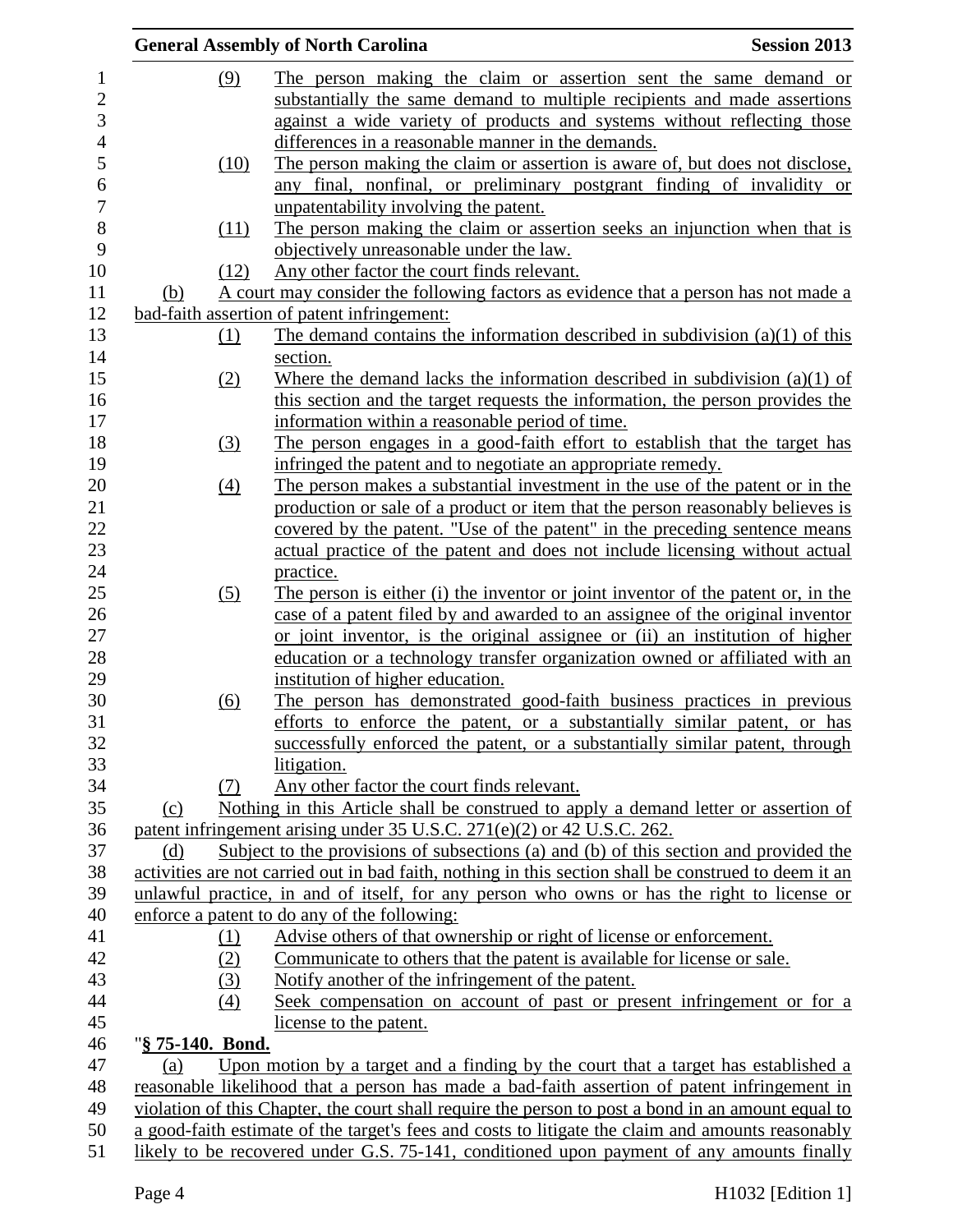| <b>Session 2013</b><br><b>General Assembly of North Carolina</b>                                    |
|-----------------------------------------------------------------------------------------------------|
| determined to be due to the target. A hearing shall be held if either party so requests. A bond     |
| ordered pursuant to this section shall not exceed five hundred thousand dollars (\$500,000).        |
| The court may waive the bond requirement of subsection (a) of this section if it<br>(b)             |
| finds the person has available assets equal to the amount of the proposed bond or for other good    |
| cause shown.                                                                                        |
| If the person asserting patent infringement cannot pay any fees or costs ordered by<br>(c)          |
| any court in a matter related to the same asserted patent infringement, those fees or costs shall   |
| be paid out of the bond posted under subsection (a) of this section, without affecting the          |
| obligation of the person asserting patent infringement to pay any remainder of those fees or        |
| costs not paid out of the bond.                                                                     |
| "§ 75-141. Enforcement; Remedies; Damages.                                                          |
| The Attorney General shall have the same authority under this Chapter to make<br>(a)                |
| rules, conduct civil investigations, bring civil actions, and enter into assurances of              |
| discontinuance as provided under this Chapter. In an action brought by the Attorney General         |
| pursuant to this section, the court may award or impose any relief available under this Chapter.    |
| A target or a person aggrieved by a violation of this Chapter or by a violation of<br>(b)           |
| rules adopted under this Chapter may bring an action in Superior Court against a person that        |
| has made a bad-faith assertion of patent infringement. A court may award to a plaintiff who         |
| prevails in an action brought pursuant to this subsection one or more of the following remedies:    |
| Equitable relief.<br>(1)                                                                            |
| (2)<br>Damages.                                                                                     |
| Costs and fees, including reasonable attorneys' fees.                                               |
| (3)<br>Exemplary damages in an amount equal to fifty thousand dollars (\$50,000)<br>(4)             |
| or three times the total of damages, costs, and fees, whichever is greater.                         |
| Joinder of Interested Parties. – In an action arising under subsection (a) or (b) of this<br>(c)    |
| section, the court shall grant a motion by the Attorney General or a target to join an interested   |
| party if the moving party shows that the party alleging infringement has no substantial interest    |
| in the patent or patents at issue other than making demands or asserting such patent claim in       |
| litigation.                                                                                         |
| In an action arising under subsection (a) or (b) of this section, any person who has<br>(d)         |
| delivered or sent a demand to a target in North Carolina has purposefully availed himself of the    |
| privileges of conducting business in this State and shall be subject to suit in this State, whether |
| or not the person is transacting or has transacted any other business in this State. This Chapter   |
| shall be construed as a special jurisdiction statute in accordance with G.S. 1-75.4(2).             |
| If a party is unable to pay any amount awarded by the court pursuant to subsection<br>(e)           |
| (a) or (b) of this section, the court may find any interested party joined pursuant to subsection   |
| (c) of this section jointly and severally liable for the abusive patent assertion and make the      |
| award recoverable against any or all of the joined interested parties.                              |
| This Chapter shall not be construed to limit rights and remedies available to the<br>(f)            |
| State of North Carolina or to any person under any other law and shall not alter or restrict the    |
| Attorney General's authority under this Chapter with regard to conduct involving assertions of      |
| patent infringement."                                                                               |
| <b>SECTION 2.</b> G.S. 14-118.4 reads as rewritten:                                                 |
| "§ 14-118.4. Extortion.                                                                             |
| Any person who threatens or communicates a threat or threats to another with the                    |
| (a)<br>intention thereby wrongfully to obtain anything of value or any acquittance, advantage, or   |
| immunity is guilty of extortion and such person shall be punished as a Class F felon.               |
| A person is guilty of extortion under this section when the person intentionally<br>(b)             |
| obtains or attempts to obtain property of another by making or threatening to make an abusive       |
| patent assertion under G.S. 75-139 against the other person. For purposes of this subsection, a     |
| "person" means an individual, agent, company, firm, or corporation."                                |
|                                                                                                     |